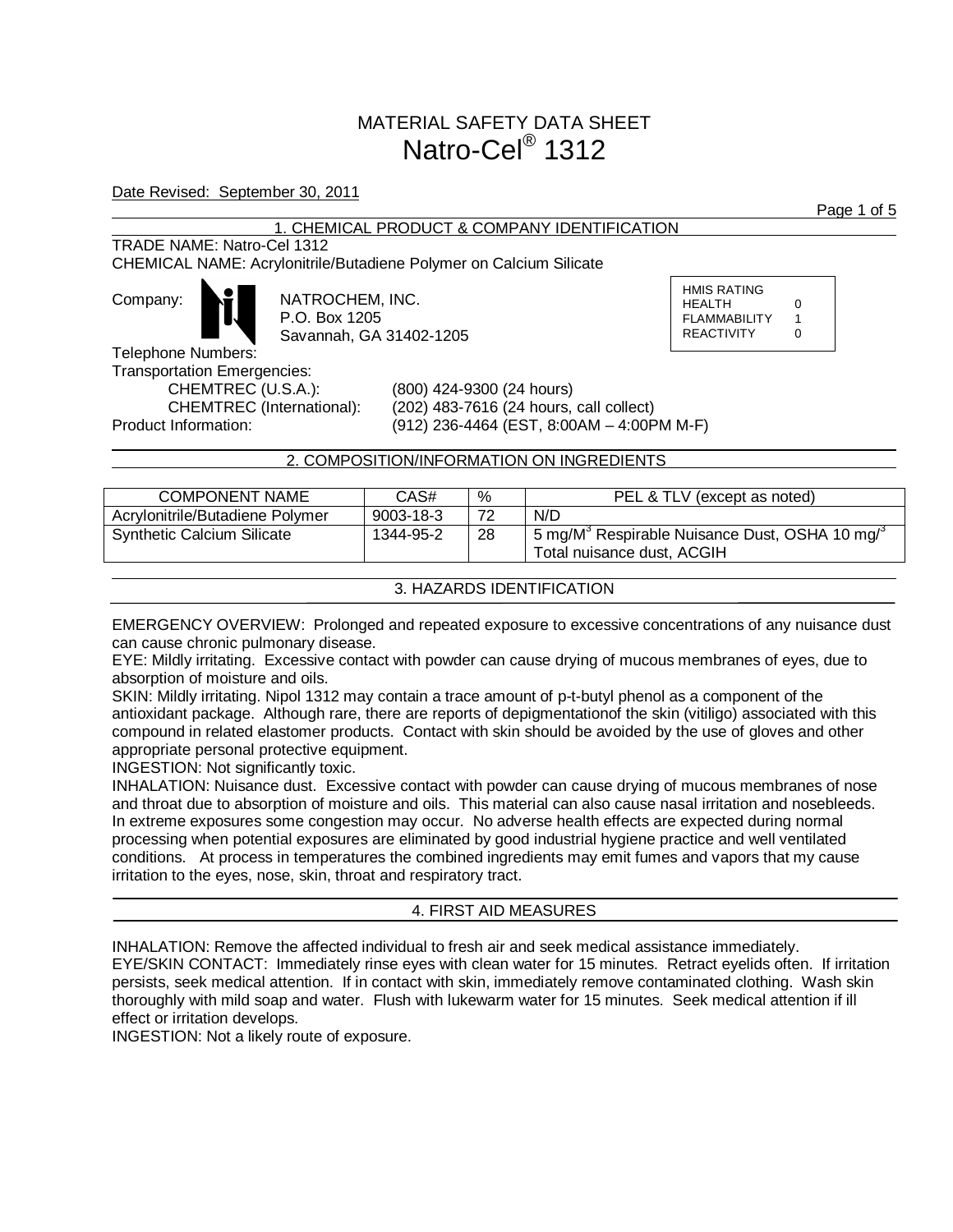#### NATRO-CEL 1312 NATROCHEM MSDS PAGE 2 OF 5

#### 5. FIRE FIGHTING MEASURES

FLASH POINT (Method Used): >93C( >200F)

EXTINGUISHING MEDIA: Water, ABC dry chemical, or Protein type air foams are recommended media. Elastomers would be considered "ordinary combustibles" (NFPA defined Class A). Carbon dioxide is generally not recommended for use on Class A fires as a lack of cooling capacity may result in re-ignition. SPECIAL FIRE FIGHTING PROCEDURES: Wear positive pressure self-contained breathing apparatus (SCBA) during the attack phase of firefighting operations and during cleanup in enclosed or poorly ventilated areas immediately after a fire. Personnel not having suitable respiratory protection must leave the area to prevent significant exposure to toxic combustion gases from any source.

UNUSUAL FIRE & EXPLOSION HAZARDS: Closed containers may rupture due to pressure buildup under fire conditions. Toxic gases may be formed upon combustion and represents a hazard to firefighters. See Section VII for additional information on combustion products.

#### 6. ACCIDENTAL RELEASE MEASURES

ACTION TO BE TAKEN IF MATERIAL IS RELEASED OR SPILLED: Minimize spill area. Vacuum spill material and place in closed plastic bags for disposal.

MINIMIZE SPILL AREA. Vacuum spill material and place in closed plastic bags for disposal.

WASTE DISPOSAL METHOD: In accordance with local, state, and federal regulations.

## 7. HANDLING AND STORAGE

PRECAUTIONS TO BE TAKEN DURING HANDLING AND STORAGE: Handling can create explosive dust clouds. Eliminate ignition sources, use explosive proof equipment. Conveying and processing equipment should be spark-proof, well bonded and grounded. Avoid dust accumulations.

OTHER PRECAUTIONS: Wash with soap and water before eating, drinking, smoking, or using toilet facilities. Launder contaminated clothing before reuse.

8. EXPOSURE CONTROLS/PERSONAL PROTECTION

Exposure Limits: CALCIUM SILICATE 8-hour Time Weighted Average (TWA); 15-minute Short-Term Exposure Limit (STEL)

OSHA: 5 mg/m<sup>3</sup> (respirable nuisance dust) TWA. 29 CFR 1910.1000 ACGIH: 10 mg/m $3$  (total nuisance dust) TWA.

RESPIRATORY PROTECTION: Use NIOSH approved dust filter respirator for exposure above permissible exposure limits. The respiratory use limitations made by NIOSH or the manufacturer must be observed. Respiratory protection programs must be in accordance with 29 CFR 1910.134.

VENTILATION: General or local exhaust sufficient to maintain employee exposure below permissible exposure limits.

EYE AND FACE PROTECTION: If eye exposure to powder is likely, use tight fitting protective goggles. PROTECTIVE GLOVES: Cloth. Leather. Rubber

OTHER PROTECTIVE EQUIPMENT: Boots, apron, or chemical suits should be used when necessary to prevent skin contact. Personal protective clothing and use of equipment must be in accordance with 29 CFR 1910.132 (general requirements), .133 (eye and face protection), and .138 (hand protection).

Nipol 1312 contains a trace amount of p-t-butyl phenol as a component of the antioxidant package. Although rare, there are reports of pigmentation of the skin (vitiligo) associated with this compound in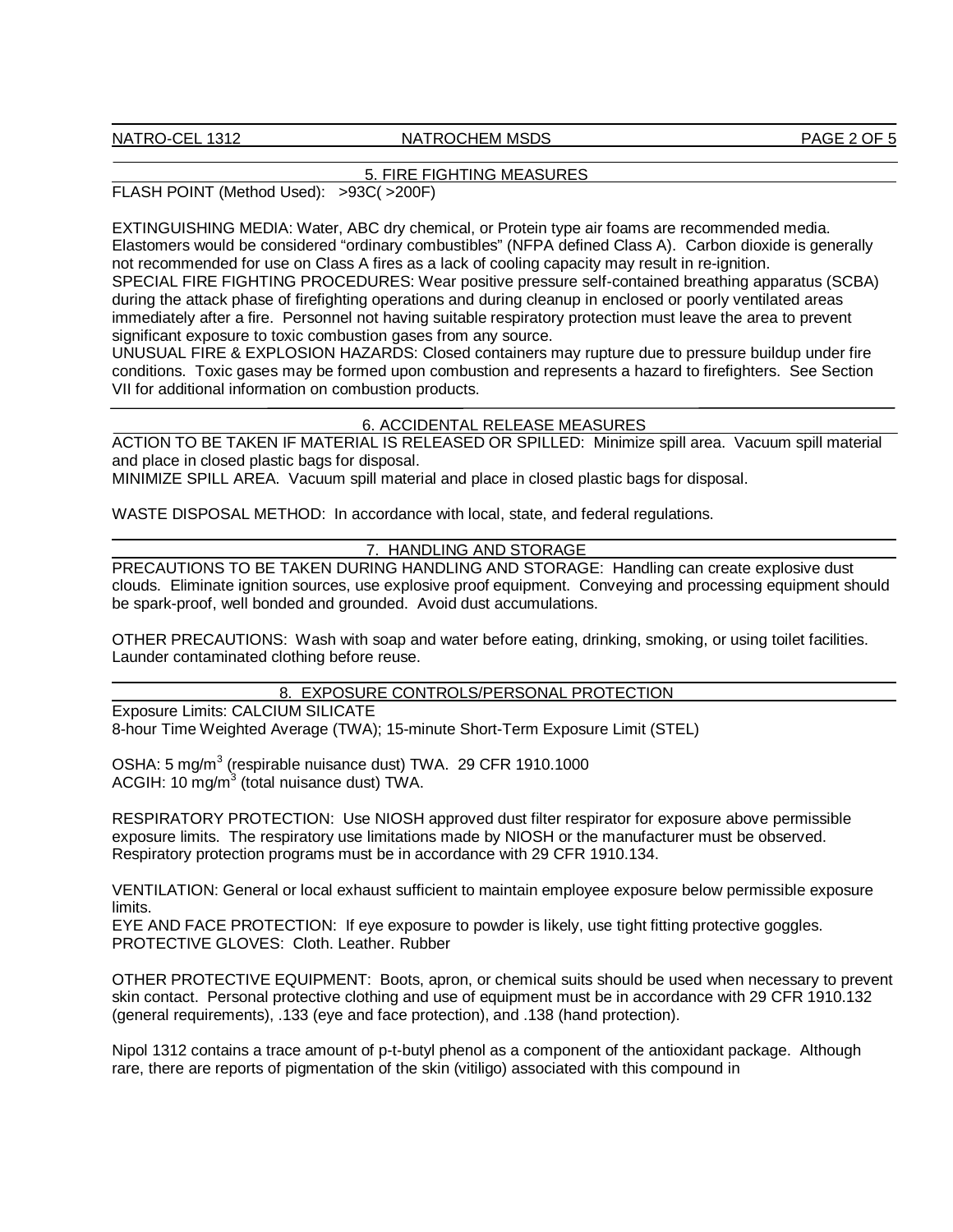NATRO-CEL 1312 NATROCHEM MSDS PAGE 3 OF 5

#### 8. EXPOSURE CONTROLS/PERSONAL PROTECTION, CONT'D.

related elastomer products. We recommend that contact with exposed skin be avoided by the use of gloves and other personal protective equipment appropriate for handling and/or processing.

| <b>INGREDIENT</b>   | CAS#           | <b>AMOUNT</b>  | ACGIH<br>(TLV) | <b>OSHA</b><br>(PEL) | UNITS. |
|---------------------|----------------|----------------|----------------|----------------------|--------|
|                     |                |                |                |                      |        |
| Acrylonitrile       | $107 - 13 - 1$ | $<$ 10 ppm     | 2 (TWA)        | $2$ (TWA)            | ppm    |
| <b>Butadiene</b>    | 106-99-0       | $< 0.2$ ppm    | 1 (TWA)        | 2 (TWA)              | ppm    |
| 4-Vinyl Cyclohexane | 100-40-3       | $< 0.1\%$ est. | $0.1$ (TWA)    | N/E                  | ppm    |

#### 9. PHYSICAL AND CHEMICAL PROPERTIES

SPECIFIC GRAVITY (Water = 1): ~1.163 (Calculated) FREEZING/MELTING POINT: N/A<br>SOLUBILITY (wt.% in water): lnsoluble the manner of the manner of the solution of the solution of the manner SOLUBILITY (wt.% in water): Insoluble VAPOR PRESSURE: N/DA EVAPORATION RATE: N/DA PHYSICAL STATE: Free-flowing powder COLOR: Off-white ODOR: Characteristic of acrylonitrile/butadiene

BOILING POINT: N/DA VAPOR DENSITY (Air=1): N/DA

#### 10. STABILITY AND REACTIVITY

#### STABILITY: Stable

HAZARDOUS POLYMERIZATION: Fumes produced when heated to decomposition temperatures may contain oxides of carbon, hydrogen cyanide, oxides of nitrogen, and small amounts of aromatic and aliphatic hydrocarbons. Combustion products from rubber, like those of other natural and synthetic materials, must be considered toxic.

INCOMPATIBILITY (CONDITIONS TO AVOID): Hydrofluoric Acid. High temperatures (>800°C) treatment (calcining). Avoid alteration of product properties before use. Calcining, which may result in crystalline formation, or mixing with additives may alter toxicological properties.

HAZARDOUS THERMAL DECOMPOSITION/COMBUSTION PRODUCTS: None known.

## 11. TOXICOLOGICAL INFORMATION

ACUTE INHALATION LC50: Nuisance dust ACUTE DERMAL LD50: N/A SKIN IRRITATION: Mildly irritating. EYE IRRITATION: Mildly irritating. ACUTE ORAL LD50: Estimated >5 g/kg. Not significantly toxic.

CHRONIC EFFECTS/CARCINOGENICITY: This product is NOT listed as a carcinogen or suspected carcinogen by NTP, IARC.

MEDICAL CONDITIONS AGGRAVATED: Persons with breathing problems or lung disease should not work in dusty areas unless a physician approves and certifies their fitness to wear respiratory EFFECTS OF OVEREXPOSURE: N/D

ACUTE: Excessive contact with powder can cause drying of mucous membranes of nose, eyes, and throat due to absorption of moisture and oils. This material can also cause nasal irritation and nosebleeds. Eye contact with powder can result in mild irritation.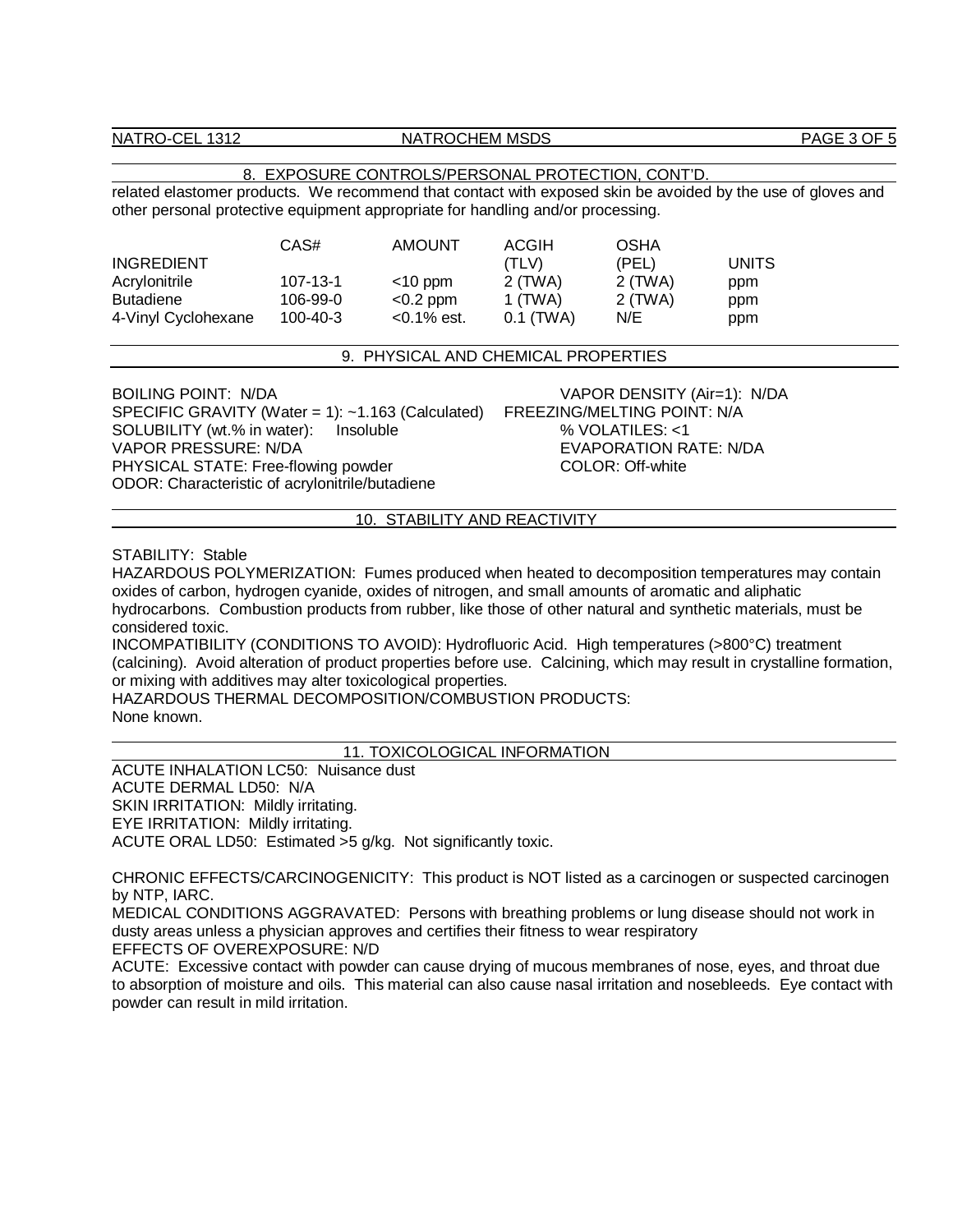## NATRO-CEL 1312 NATROCHEM MSDS PAGE 4 OF 5

## 11. TOXICOLOGICAL INFORMATION, CONT'D.

CHRONIC: Prolonged and repeated exposure to excessive concentrations of any nuisance dust can cause chronic pulmonary disease. Dust contact with eyes may cause temporary scratchiness or redness.

#### 12. ECOLOGICAL INFORMATION

ECOTOXICOLOGICAL INFORMATION: No information available.

#### 13. DISPOSAL CONSIDERATIONS

DISPOSAL METHOD: In accordance with local, state, and federal regulations.

#### 14. TRANSPORT INFORMATION

USA DOT DESCRIPTION: Proper Shipping Name: Not regulated

#### 15. REGULATORY INFORMATION

USA TSCA: The components of this product are contained on the Inventory of the Toxic Substance Control Act. EUROPE EINECS: CANADA DSL: AUSTRALIA AICS: KOREA ECL: JAPAN MITI (ENCS): This product is listed on MITI. PHILIPPINES PICCS:

SARA TITLE III:

SARA (311,312) Hazard Class: HAZARD CATEGORIES:

The physical and health hazard categories for the hazardous components exceeding the de minimis amount subject to reporting under Section 313 of the Emergency Planning and Community Right-to-Know Act of 1986 and of 40 CFR 372

## ADDITIONAL RIGHT-TO-KNOW INFORMATION ON COMPONENTS:

| Component                          | CAS#      | Key  |
|------------------------------------|-----------|------|
| Acrylonitrile                      | 107-13-1  | 2,8  |
| Butadiene                          | 106-99-0  | 2,8  |
| 4-Vinyl Cyclohexane                | 100-40-3  |      |
| Acrylonitrile/Butadiene<br>Polymer | 9003-18-3 | 7,13 |